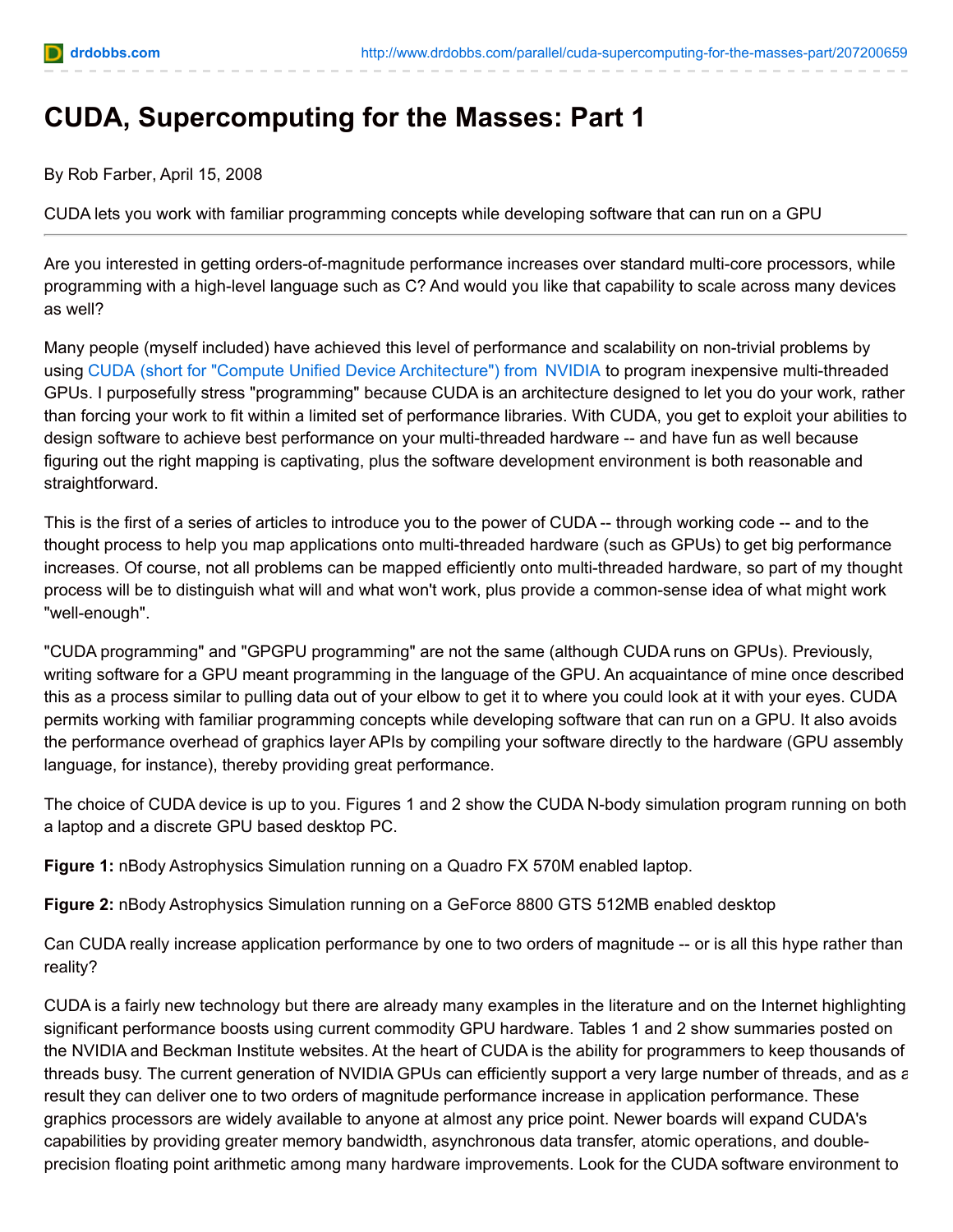expand as the technology evolves and we eventually lose the distinction between GPUs and "many-core" processors.

As developers, we have to anticipate that applications with many thousands of active threads will become commonplace and look for CUDA to run on many platforms, including general-purpose processors.





| <b>Example Applications</b>         | <b>URL</b>                                     | <b>Application Speedup</b> |
|-------------------------------------|------------------------------------------------|----------------------------|
| Seismic Database                    | http://www.headwave.com                        | 66x to 100x                |
| Mobile Phone Antenna Simulation     | http://www.acceleware.com                      | 45x                        |
| <b>Molecular Dynamics</b>           | http://www.ks.uiuc.edu/Research/vmd            | $21x$ to $100x$            |
| <b>Neuron Simulation</b>            | http://www.evolvedmachines.com                 | 100x                       |
| MRI processing                      | http://bic-test.beckman.uiuc.edu               | 245x to 415x               |
| <b>Atmospheric Cloud Simulation</b> | http://www.cs.clemson.edu/~jesteel/clouds.html | 50x                        |

**Table 1:** NVIDIA summary from www.nvidia.com/object/IO\_43499.html